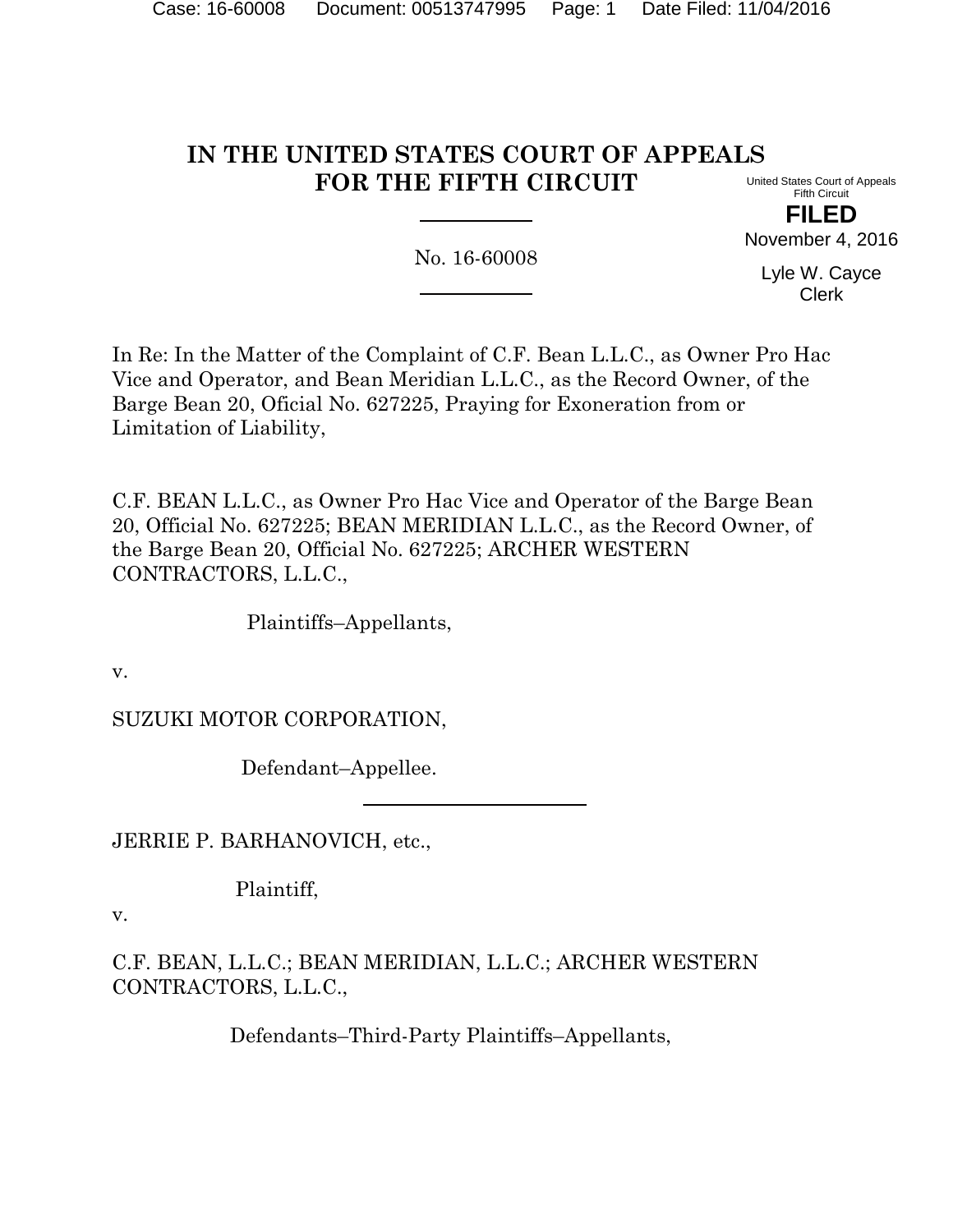v.

## SUZUKI MOTOR CORPORATION,

Third-Party Defendant–Appellee.

Appeals from the United States District Court for the Southern District of Mississippi

Before JONES, DENNIS, and PRADO, Circuit Judges. EDWARD C. PRADO, Circuit Judge:

This appeal involves a third-party complaint alleging maritime products liability. In 2012, Mark Barhanovich was killed in coastal waters south of Biloxi, Mississippi, when the Suzuki outboard engine on his fishing boat struck an underwater dredge pipe, flipped into his boat, and struck him. Barhanovich's estate filed claims in federal district court against C.F. Bean, LLC, Bean Meridian, LLC, and Archer Western Contractors, LLC (collectively, "Bean"), which were responsible for dredging operations in the area. Bean ultimately settled Barhanovich's claims, and C.F. Bean, LLC pled guilty to one count of misconduct or neglect of ship officers in a criminal proceeding related to the same accident.

While Barhanovich's claims were pending, Bean filed a third-party complaint against Suzuki Motor Corporation ("SMC"), among others. After Barhanovich's claims were settled, the district court excluded expert testimony put forth by Bean, and granted SMC's motion for summary judgment against Bean. On appeal, Bean argues that the district court erred in: (1) excluding Bean's original expert report; (2) excluding Bean's second expert report; (3)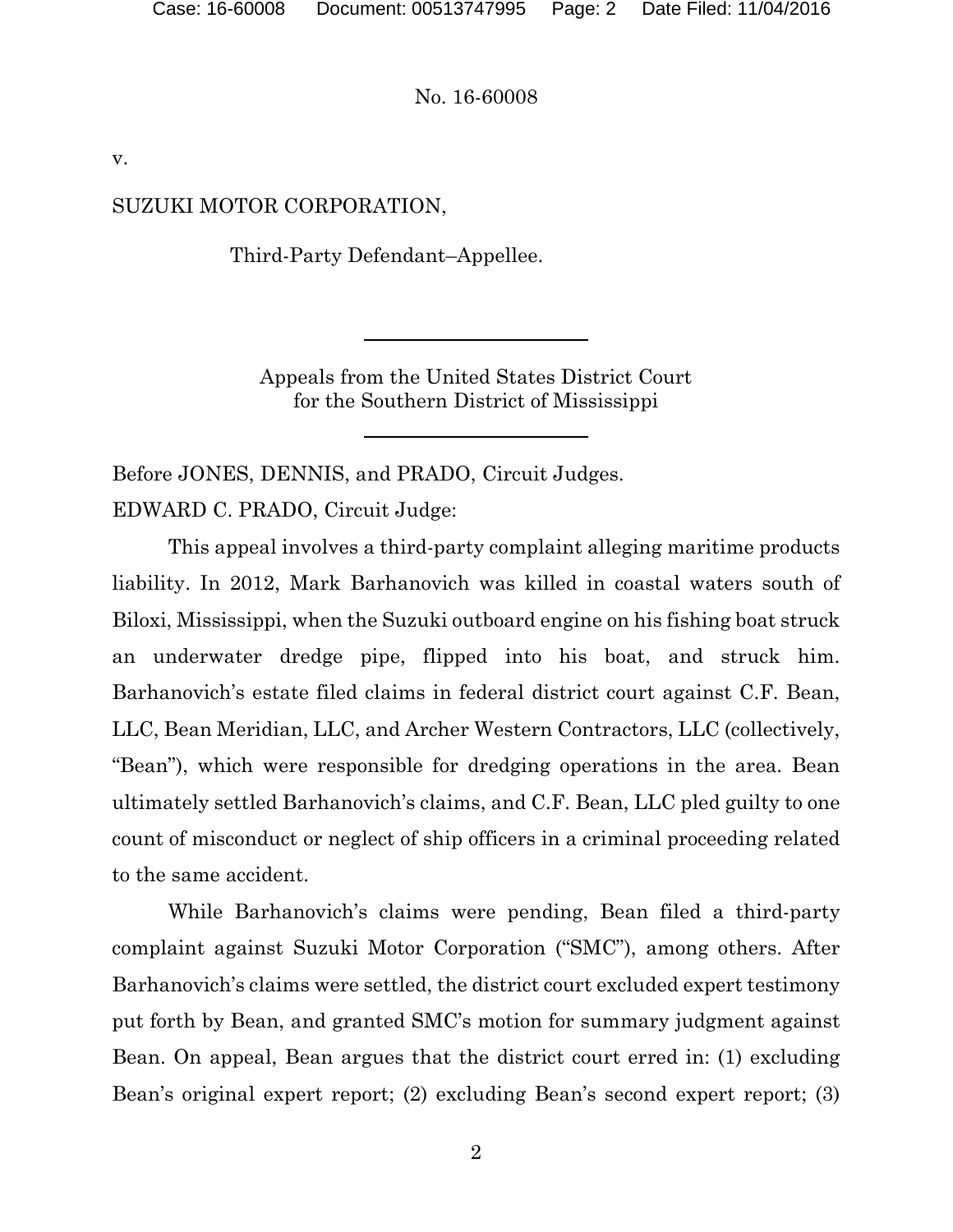relying upon Bean's criminal proceeding to decide civil liability issues; (4) denying Bean's motion to conduct certain testing on the motor involved in the accident; (5) failing to apply the superseding cause doctrine; and (6) holding that Bean cannot meet its summary judgment burden without expert testimony. We AFFIRM in part, REVERSE in part, and REMAND for further proceedings.

### **I. FACTUAL AND PROCEDURAL BACKGROUND**

On September 16, 2012, Barhanovich was operating a recreational fishing boat in the waters south of Biloxi, Mississippi, when his boat's SMCmade outboard motor struck a submerged dredge pipe. This dredge pipe was owned by Bean Meridian, LLC and operated by C.F. Bean, LLC pursuant to a subcontract with Archer Western Contractors, LLC. The swivel bracket on the motor broke as a result of this collision, causing the motor to rotate up into the boat, where it struck and fatally injured Barhanovich. In 2013, Bean filed a maritime limitation action under 46 U.S.C. § 30511, seeking to limit its liability for Barhanovich's death. Shortly thereafter, Barhanovich's estate sued Bean for wrongful death. These cases were subsequently consolidated.

In May 2014, Bean filed a third-party complaint against SMC and other third-party defendants, including Suzuki Motor America Inc. ("SMAI"). Bean's claims against the Suzuki entities sought indemnity or contribution based on products liability, sounding in both negligence and strict liability theories. Bean subsequently amended this complaint, most recently in October 2014. SMC was properly served in December 2014, and filed its answer in January 2015. The district court dismissed Bean's claims against the other third-party defendants, leaving SMC the only remaining third-party defendant in this case.

The district court issued a series of case management orders setting out discovery deadlines. The final deadline for Bean's initial designation of experts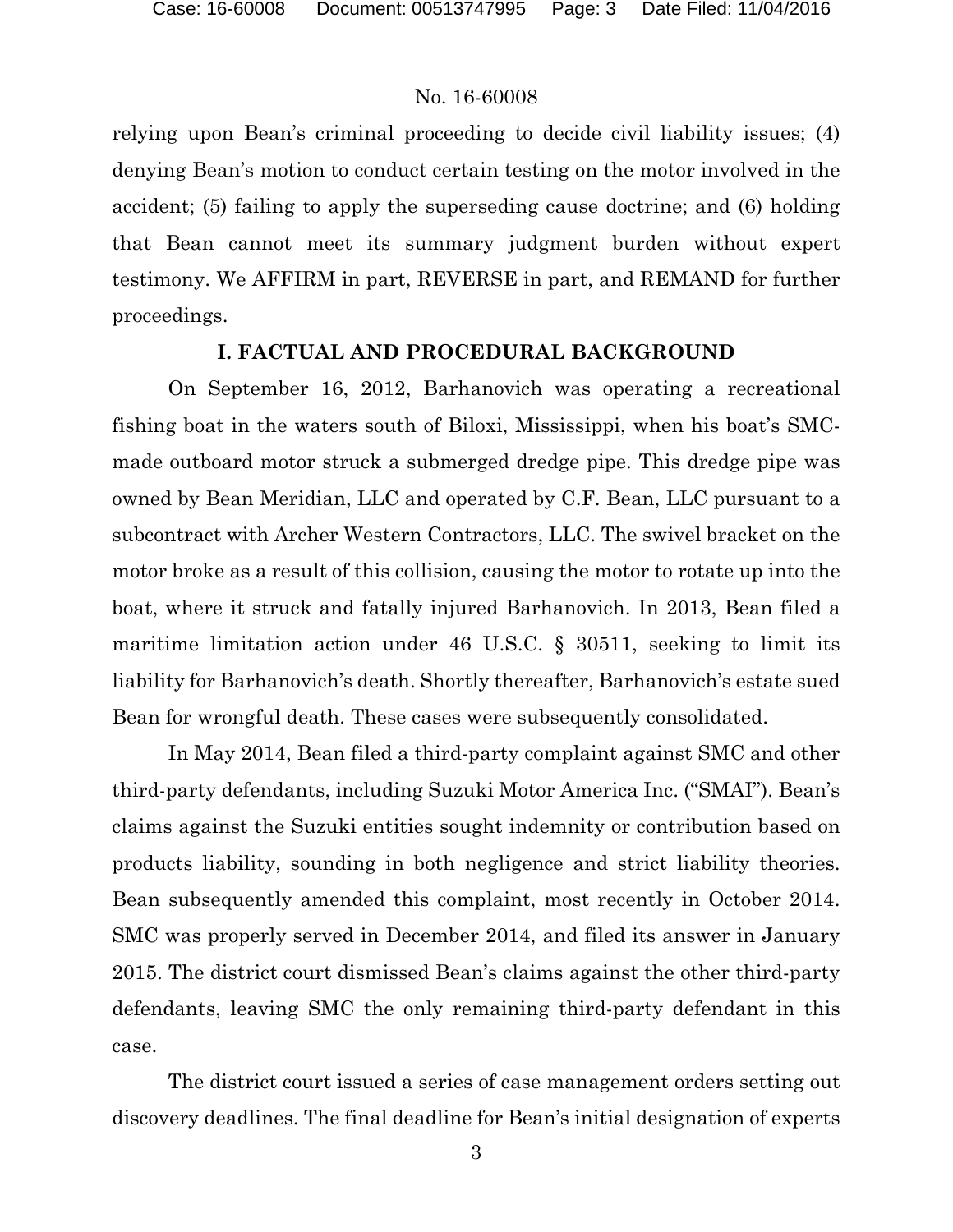was October 20, 2014. SMC then had until November 21, 2014, to designate its experts, and Bean had until December 5, 2014, to designate rebuttal experts. Bean timely designated Edward Fritsch as its mechanical engineering expert in October 2014, but did not designate a rebuttal expert. SMC itself never formally designated an expert; instead, it adopted SMAI's timely expert designation when it served its initial disclosures in January 2015.

Third-party discovery continued until August 1, 2015. On July 9, 2015, SMC moved for summary judgment, and moved to strike Fritsch's expert report and exclude his testimony. In its response to SMC's motion to strike, Bean included a "supplemental" report by Fritsch dated July 15, 2015. In its reply, SMC asked that the court also exclude this second report as untimely. In September 2015, Bean settled with Barhanovich's estate. That same month, C.F. Bean, LLC pled guilty to one count of misconduct or neglect of ship officers under 18 U.S.C. § 1115 in a criminal proceeding related to the Barhanovich accident. *United States v. C.F. Bean, LLC*, No. 1:15-cr-71 (S.D. Miss. Nov. 3, 2015). On November 5, 2015, Bean filed a "motion in limine" seeking to conduct additional testing on the SMC motor involved in the accident. The district court understood Bean's motion as a request to reopen discovery.

On November 16, 2015, the district court granted SMC's motion to strike both of Fritsch's expert reports and exclude his testimony at trial. The court also denied Bean's motion for additional testing. Bean moved for reconsideration of these decisions, but the district court denied that motion. The court then granted summary judgment against Bean, concluding that Bean could not establish a genuine issue of material fact regarding its claims against SMC without expert testimony. This appeal followed.

## **II. STANDARD OF REVIEW**

This case arose in admiralty. Therefore, the district court had jurisdiction under 28 U.S.C. § 1333. We have jurisdiction to review the district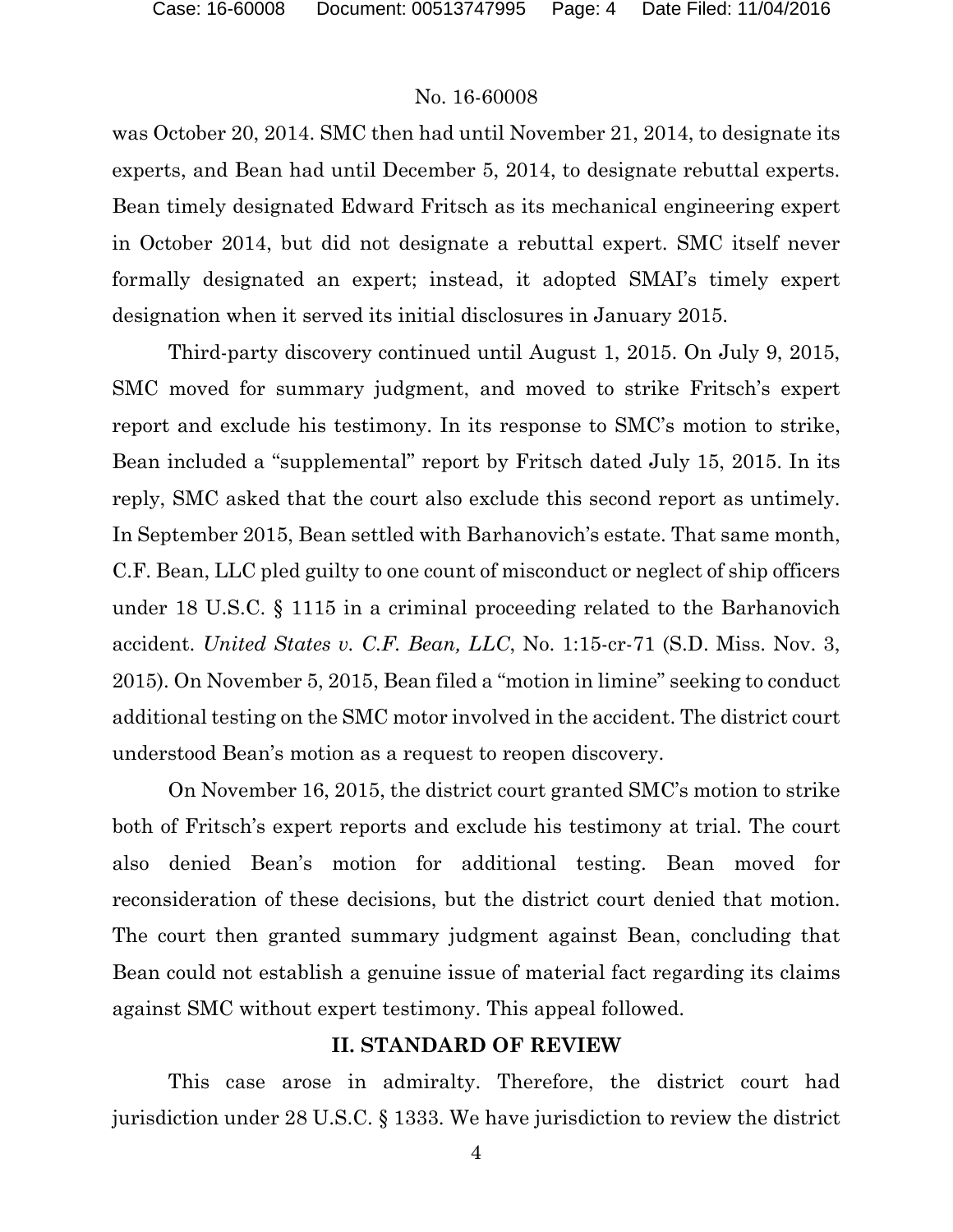court's final judgment under 28 U.S.C. § 1291. This final judgment incorporated the district court's exclusion of Bean's expert reports and testimony, denial of Bean's motion for additional testing of the motor, and grant of summary judgment against Bean.

We review a district court's exclusion of expert testimony for abuse of discretion. *Sierra Club, Lone Star Chapter v. Cedar Point Oil Co.*, 73 F.3d 546, 569 (5th Cir. 1996). We give the district court "wide latitude in determining the admissibility of expert testimony" under Federal Rule of Evidence 702, and its "decision will not be disturbed on appeal unless 'manifestly erroneous.'" *Watkins v. Telsmith, Inc.*, 121 F.3d 984, 988 (5th Cir. 1997) (quoting *Eiland v. Westinghouse Elec. Corp.*, 58 F.3d 176, 180 (5th Cir. 1995)). Additionally, we consider four factors to determine whether a district court abused its discretion by excluding expert testimony as untimely: "(1) the explanation for the failure to identify the witness; (2) the importance of the testimony; (3) potential prejudice in allowing the testimony; and (4) the availability of a continuance to cure such prejudice." *Geiserman v. MacDonald*, 893 F.2d 787, 791 (5th Cir. 1990).

We review de novo a district court's grant of summary judgment. *Juino v. Livingston Parish Fire Dist. No. 5*, 717 F.3d 431, 433 (5th Cir. 2013). Just as the district court must, we view "all facts and evidence in the light most favorable to the non-moving party." *Id.* Summary judgment is appropriate "if the movant shows that there is no genuine dispute as to any material fact and the movant is entitled to judgment as a matter of law." Fed. R. Civ. P. 56(a). A genuine dispute of material fact exists when the "evidence is such that a reasonable jury could return a verdict for the nonmoving party." *Royal v. CCC & R Tres Arboles, L.L.C.*, 736 F.3d 396, 400 (5th Cir. 2013) (quoting *Anderson v. Liberty Lobby, Inc.*, 477 U.S. 242, 248 (1986)).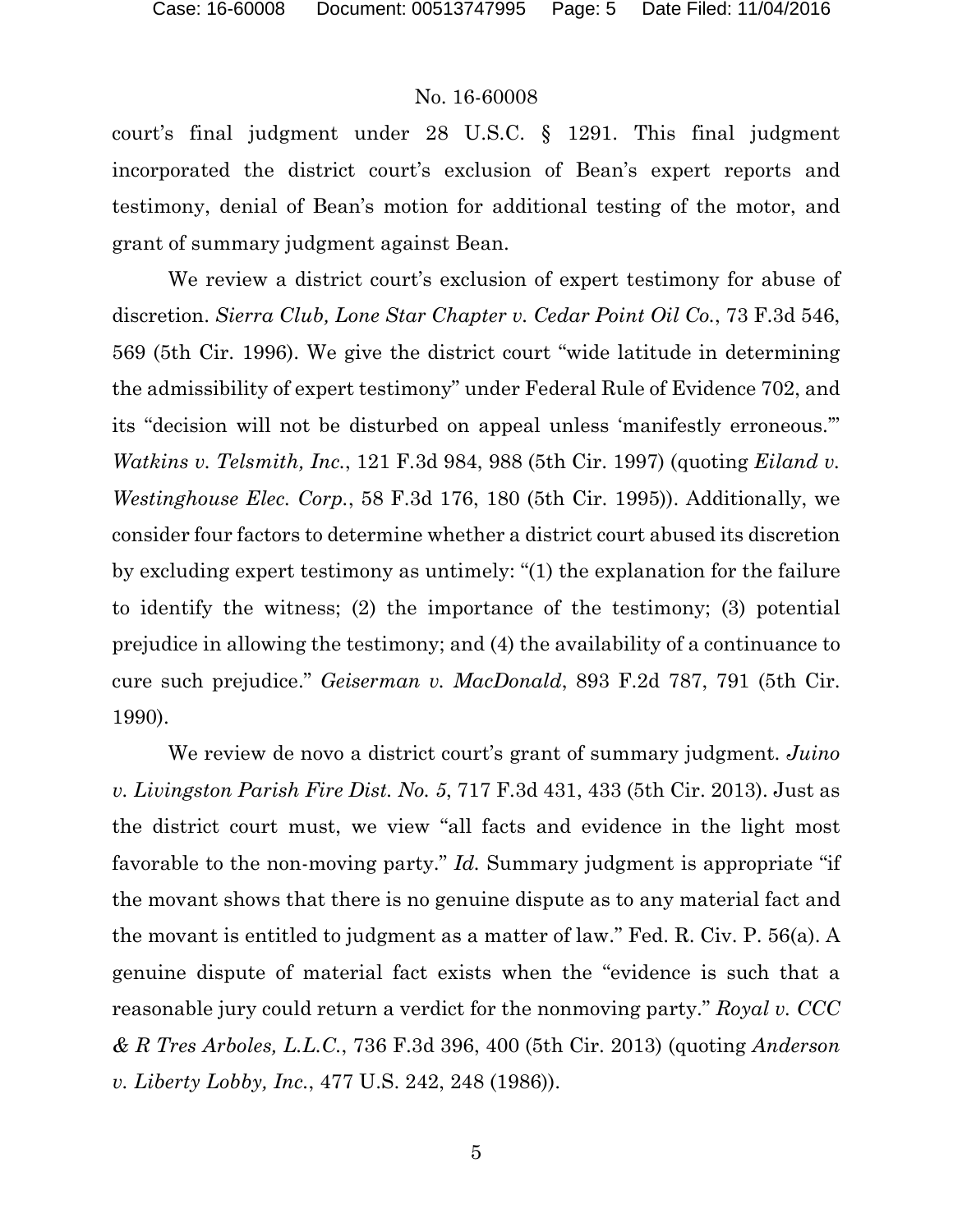Finally, we review a district court's decision not to reopen discovery for abuse of discretion. *Marathon Fin. Ins., RRG v. Ford Motor Co.*, 591 F.3d 458, 469 (5th Cir. 2009). Our standard of review in these cases "poses a high bar; a district court's discretion in discovery matters will not be disturbed ordinarily unless there are unusual circumstances showing a clear abuse." *Id.* (quoting *Seiferth v. Helicopteros Atuneros, Inc.*, 472 F.3d 266, 276 (5th Cir. 2006)).

# **III. DISCUSSION**

We affirm the district court's exclusion of Fritsch's first expert report. However, we reverse the district court's exclusion of Fritsch's second expert report, notwithstanding its untimeliness. Because the district court ruled that Bean could not defeat summary judgment without expert testimony, the district court's grant of summary judgment is also reversed. Finally, we affirm the district court's denial of Bean's motion to conduct additional testing on the motor. On remand, however, we encourage the district court to consider whether to reopen discovery to allow (1) SMC to adequately respond to Fritsch's second expert report and (2) Bean to test the motor. The district court should also consider lesser sanctions for Bean's untimeliness, such as costs and attorneys' fees for SMC's additional discovery.

# **A. Bean's First Expert Report**

The district court excluded Bean's first expert report because it found the report insufficient to support Bean's products liability claims against SMC. Specifically, the district court found that Fritsch's opinions in his initial report "ma[d]e no substantive reference to the design or warnings associated with the Suzuki motor." *See Daubert v. Merrell Dow Pharm., Inc.*, 509 U.S. 579, 591 (1993) (explaining that Federal Rule of Civil Procedure 702 requires expert reports to be relevant to facts at issue). Bean argues that the first report did address the defective nature of SCM's motor, and points to where the original report stated: "But for a structural failure of the swivel bracket of the Suzuki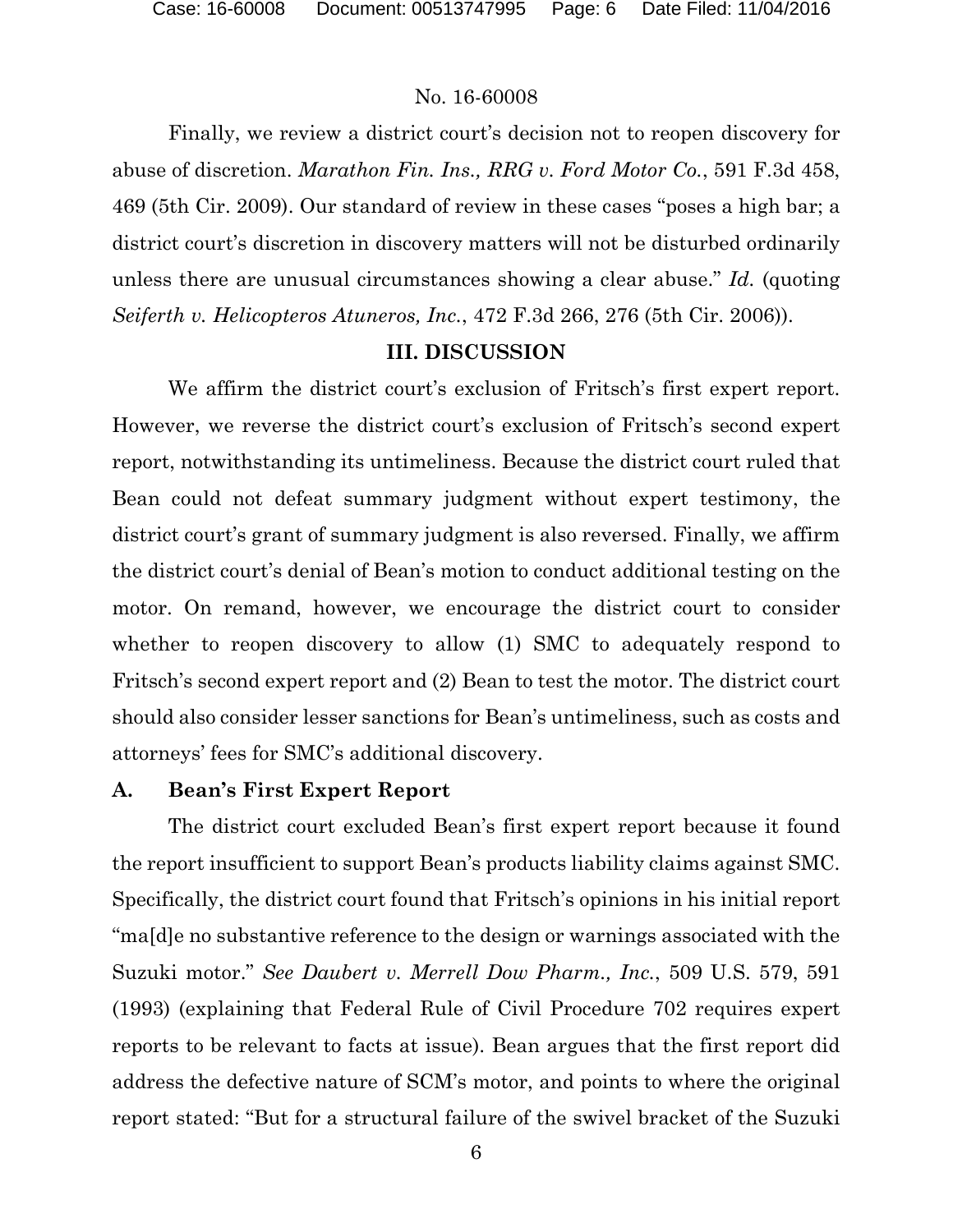outboard motor on Mr. Barhanovich's boat, the motor and its spinning propeller would not have moved into the boat's occupant space and would not have injured or killed Barhanovich." This opinion merely stated the obvious: that the swivel bracket broke and Barhanovich died as a result. Moreover, the first report—the purpose of which was "to estimate the boat impact speed that would have been required to produce the type of motor damage which occurred in the mishap"—did not relate the motor's defective nature to the data discussed therein. At best, Bean's defect claim was "connected to existing data only by the *ipse dixit* of the expert." *Gen. Elec. Co. v. Joiner*, 522 U.S. 136, 146 (1997). A district court does not abuse its discretion by excluding this kind of conclusory opinion. *See, e.g.*, *Boyd v. State Farm Ins.*, 158 F.3d 326, 331 (5th Cir. 1998) (excluding an expert's opinion that "offers nothing more than [an] unsupported conclusion"). Therefore, we affirm the district court's exclusion of Bean's first expert report.

#### **B. Bean's Second Expert Report**

The district court excluded Bean's second expert report as untimely. This second report, also prepared by Fritsch, is dated July 15, 2015. It was attached as an exhibit to Bean's opposition to SMC's motion to strike the first expert report. At the earliest, Bean submitted this report over seven months after the deadline for designating rebuttal experts, and just two weeks before the close of discovery for third-party claims. Bean raises two arguments for admitting this second report. First, Bean argues that the report was merely supplementary, and therefore timely under Federal Rule of Civil Procedure 26(e). Second, Bean argues that even if the report was not supplementary, the district court abused its discretion by excluding it. We address both arguments in turn.

The district court correctly held that Bean's second expert report did not merely supplement the first. Federal Rule of Civil Procedure 26(e) requires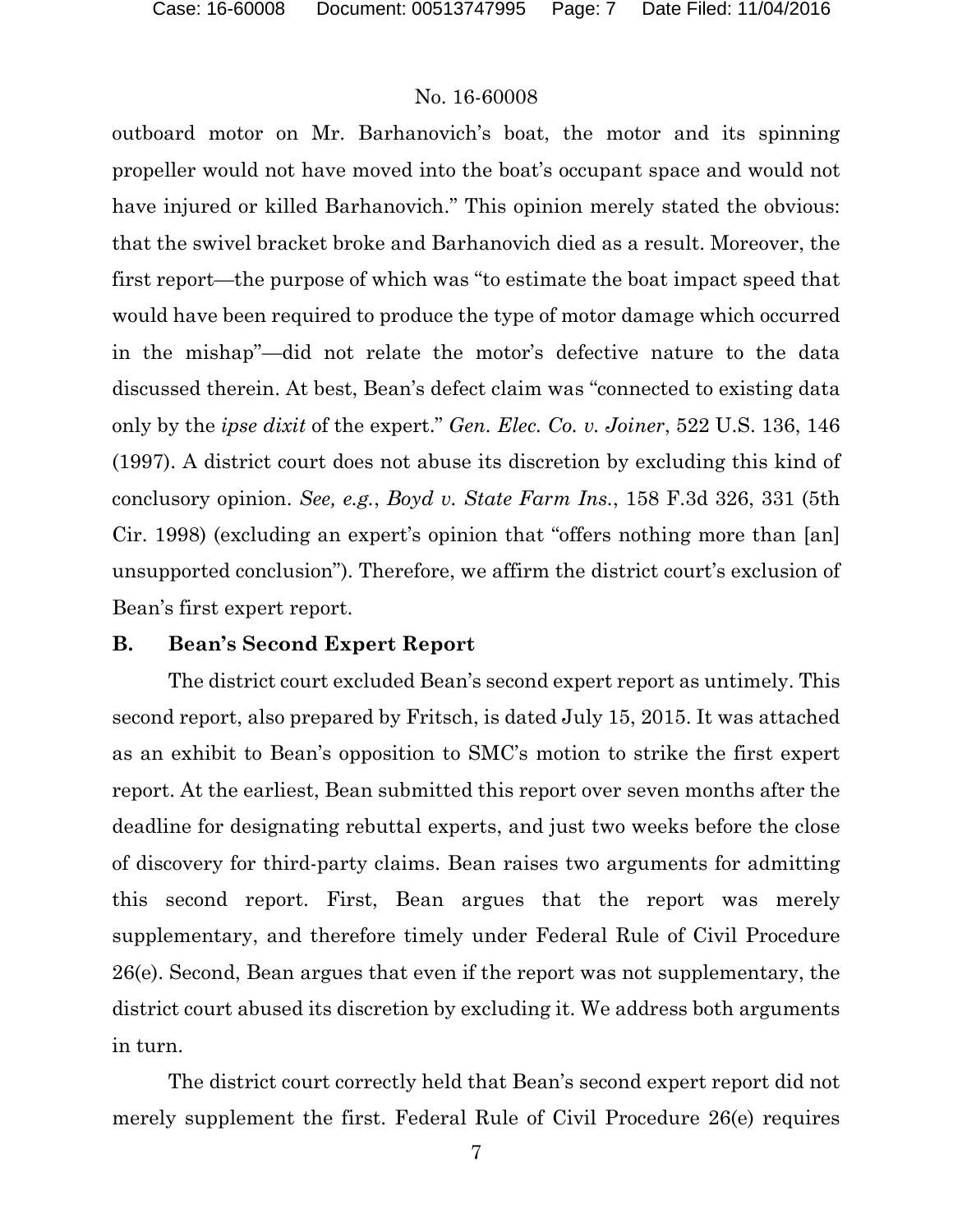$\overline{a}$ 

#### No. 16-60008

parties to supplement previous disclosures if they learn that such disclosures are incorrect or incomplete. This duty extends to information included in expert reports and given during expert depositions. Fed. R. Civ. P. 26(e)(2). Parties must make these supplemental expert disclosures by the time Rule 26(a)(3) pretrial disclosures are due. *Id.* However, supplemental "disclosures are not intended to provide an extension of the deadline by which a party must deliver the lion's share of its expert information." *Sierra Club*, 73 F.3d at 571. Initial expert disclosures must be "full and complete." S.D. Miss. Civ. R.  $26(a)(2)$ .

Bean argues that Fritsch's opinions in the second report "merely expanded on" his earlier opinion that the motor spun up into the boat due to a structural failure of the swivel bracket. If so, the first report was far from "full and complete": it did not even mention whether the motor suffered from any kind of defect.<sup>[1](#page-7-0)</sup> The second report, by contrast, clearly stated that SCM "knew" or should have known" of the motor's "potential hazard" and "fail[ed] to provide adequate warnings"; that the motor was "an unreasonably dangerous product"; and that "a design change was both technologically and economically feasible." These opinions clearly relate to Bean's negligence, failure to warn, and design defect theories.

Fritsch based the conclusions in his second report primarily on documents and deposition testimony provided by SMC. These materials described "driftwood tests" conducted by SMC in 2003. In these tests, an SMC

<span id="page-7-0"></span><sup>&</sup>lt;sup>1</sup> This is not to suggest that Fritsch could have provided a defect opinion in the first report. At the time, he knew little more than the mere fact of the accident, and his experiment failed to replicate the kind of catastrophic break that occurred in Barhanovich's swivel bracket. Fritsch had not been able to test the subject motor and did not yet have access to SCM's "driftwood tests" (discussed below). Under these evidentiary constraints, it would have been difficult for Fritsch to establish either negligence or an unreasonably dangerous defect of design, manufacturing, or failure to warn. *See generally* Restatement (Second) of Torts § 402A (Am. Law Inst. 1975).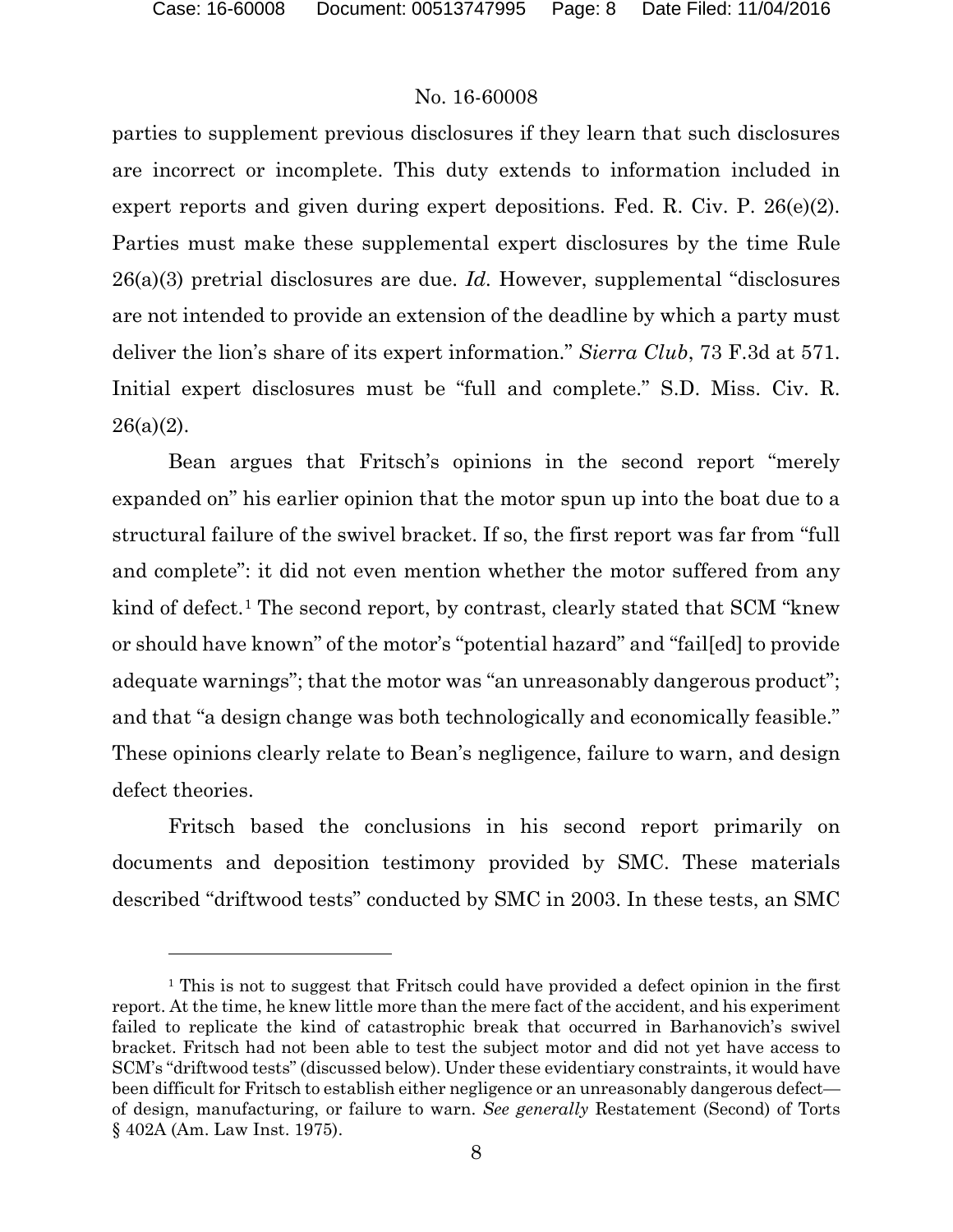motor would hit a stationary object (driftwood) at various speeds up to fifty kilometers per hour (thirty-one miles per hour). At lower speeds, a shockabsorbing mechanism blunted the force of impact. This mechanism (involving rods, cylinders, and a piston) allowed the motor to safely rotate backwards to a certain degree, without breaking the swivel bracket. Under some conditions, however, the swivel bracket did break or crack at higher speeds. These tests, as well as other technical reports produced by SMC, suggested that the swivel bracket could break at speeds above thirty-one miles per hour. Beyond this point, the shock-absorbing mechanism could be exhausted, meaning that the motor had rotated backwards to its maximum safe extent. SMC's deposition also revealed another accident in which a Suzuki motor hit a stationary object, rotated up into the boat, and killed an occupant. Fritsch stated that there was an economically feasible alternative that would lessen this hazard: to thicken the swivel bracket, which SMC did for later models that featured greater horsepower. Fritsch also revised his estimate of how fast Barhanovich's boat had to be travelling in order to produce the catastrophic break, from twentyeight miles per hour (determined experimentally as described in the first report) to thirty-five miles per hour (determined using SMC's data as well as his own experimental results). Apart from this revision to the boat's speed, the analysis and opinions in the second report were largely new rather than supplementary. For this reason, the district court did not err in finding that the second report was not supplementary under Federal Rule of Civil Procedure 26(e). Thus, Bean's second expert report was in fact untimely.

The district court's choice of sanction, however, constituted an abuse of discretion. When a party fails to disclose information required by Federal Rule of Civil Procedure 26(a), "the party is not allowed to use that information . . . to supply evidence on a motion . . . or at a trial, unless the failure was substantially justified or is harmless." Fed. R. Civ. P. 37(c)(1). The district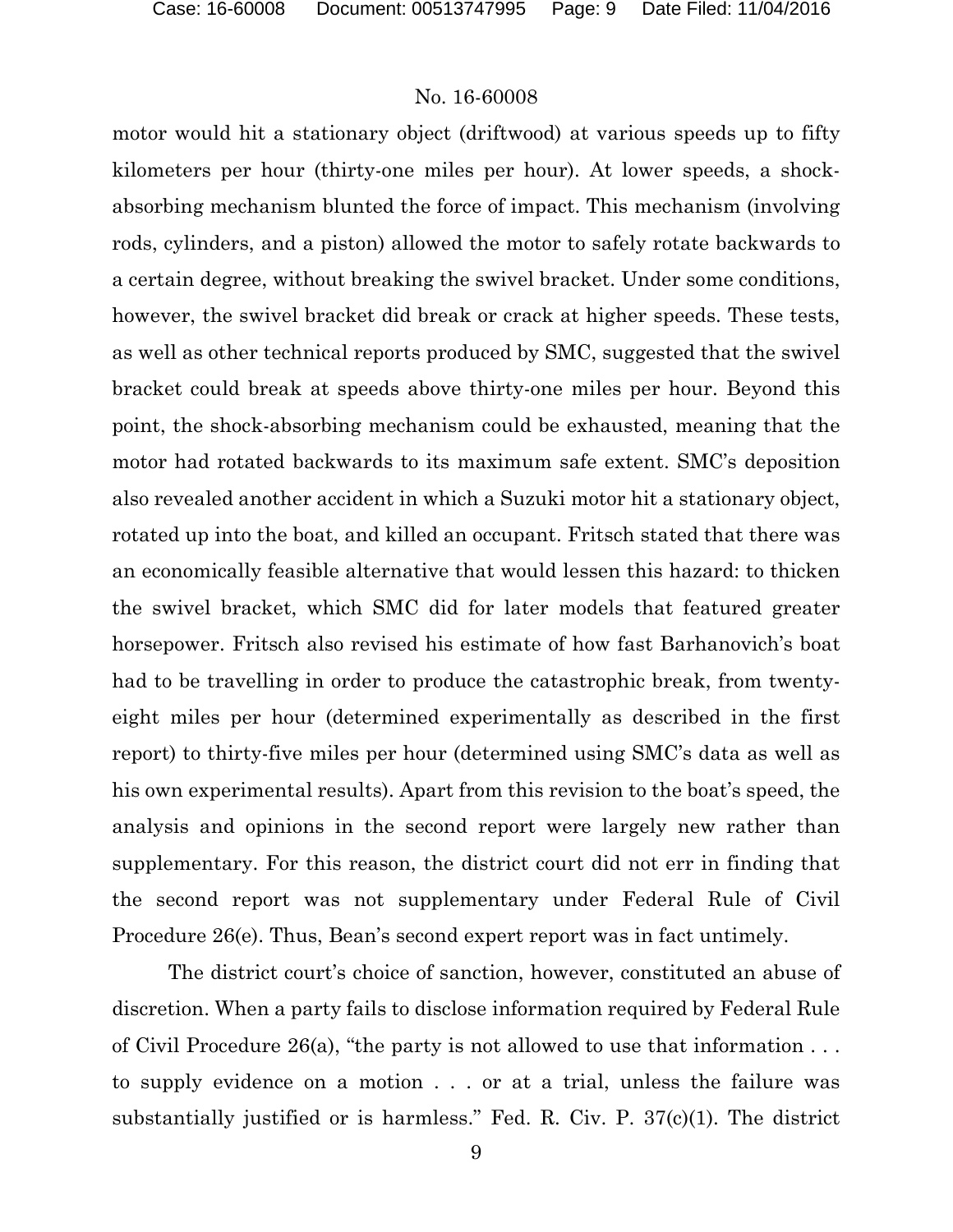court may order alternative sanctions as well, such as awarding costs and attorneys' fees to the other parties. Fed. R. Civ. P.  $37(c)(1)(A)$ –(C). We consider four factors to determine whether a district court abused its discretion by excluding testimony as a sanction for violation of a discovery order: "(1) the explanation for the failure to identify the witness; (2) the importance of the testimony; (3) potential prejudice in allowing the testimony; and (4) the availability of a continuance to cure such prejudice." *Geiserman*, 893 F.2d at 791. Under the particular circumstances of this case, these factors suggest that the district court abused its discretion by excluding Bean's second expert report for untimeliness.

Under the first factor, Bean provides a reasonable explanation for failing to disclose Fritsch's opinions by the expert disclosure deadline. The district court, and SMC on appeal, focused on why Bean failed to request an extension of the expert disclosure deadline. Bean presents no answer to this question. Instead, Bean focuses on why it could not have submitted the second report by the expert disclosure deadline. Bean explains that it could not obtain discovery from SMC until SMC answered the third-party complaint in January 2015, well beyond the deadline for expert disclosures. The driftwood tests, technical reports, and deposition testimony—on which Fritsch based his second report were all unavailable in October 2014, when Bean's initial expert disclosures were due.

Bean's explanation for its delay in disclosing Fritsch's defect opinions is reasonable. Parties are not generally expected to disclose expert opinions before discovery commences. Indeed, Fritsch based his second report in part on information—particularly the driftwood tests—that was not available to him before discovery. So we cannot say that Fritsch acted unreasonably by waiting to form opinions about the defective nature of SMC's motor until receiving discovery from SMC. In addition, the district court made no finding of bad faith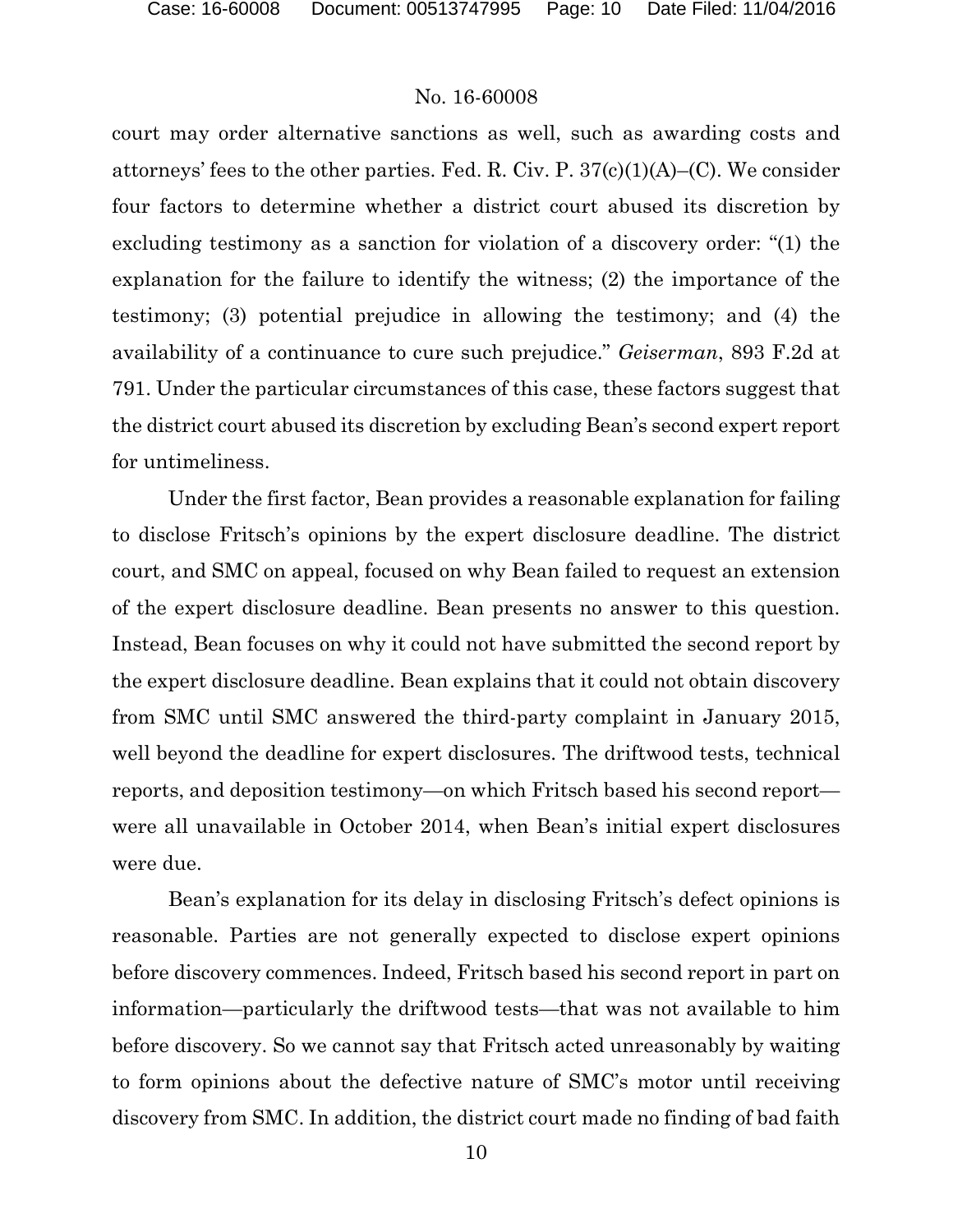on Bean's part. *Cf. Verzwyvelt v. St. Paul Fire & Marine Ins.*, 204 F.R.D. 309, 311 (W.D. La. 2001) (holding that exclusion was inappropriate in part because defendants showed "a lack of organization" but "no bad faith" in failure to timely disclose expert report). Neither has Bean repeatedly caused delay in this litigation. *Cf. Barrett v. Atl. Richfield Co.*, 95 F.3d 375, 380–81 (5th Cir. 1996) (dilatory tactics weighed against relief on appeal for proponent of excluded evidence).

To be sure, Bean's failure to request an extension of the expert disclosure deadline does injure its argument. *See, e.g.*, *Metro Ford Truck Sales, Inc. v. Ford Motor Co.*, 145 F.3d 320, 324 (5th Cir. 1998) (failure to request an extension of expert disclosure deadline in trial court weighed against proponent of excluded evidence on appeal); *Barrett*, 95 F.3d at 381 (same). In Bean's defense, however, it did timely designate Fritsch as an expert; the first report was simply incomplete. *Cf. Geiserman*, 893 F.2d at 789 (appellant did not designate any expert witness until after deadline). On balance, Bean's explanation weighs in favor of reversing the district court.

Under the second factor, Bean's second expert report and Fritsch's testimony were important to Bean's case. In fact, from the district court's perspective, expert testimony in this case was critical: the court granted summary judgment because Bean lacked admissible expert testimony. We have reversed the district court in several other cases where the excluded testimony is similarly essential. *See, e.g.*, *Betzel v. State Farm Lloyds*, 480 F.3d 704, 707–08 (5th Cir. 2007); *EEOC v. Gen. Dynamics Corp.*, 999 F.2d 113, 116 (5th Cir. 1993); *Murphy v. Magnolia Elec. Power Ass'n*, 639 F.2d 232, 235 (5th Cir. 1981). *But see Geiserman*, 893 F.2d at 791 (noting that the significance of the excluded testimony was "so much the more reason to be sure its introduction was properly grounded").

11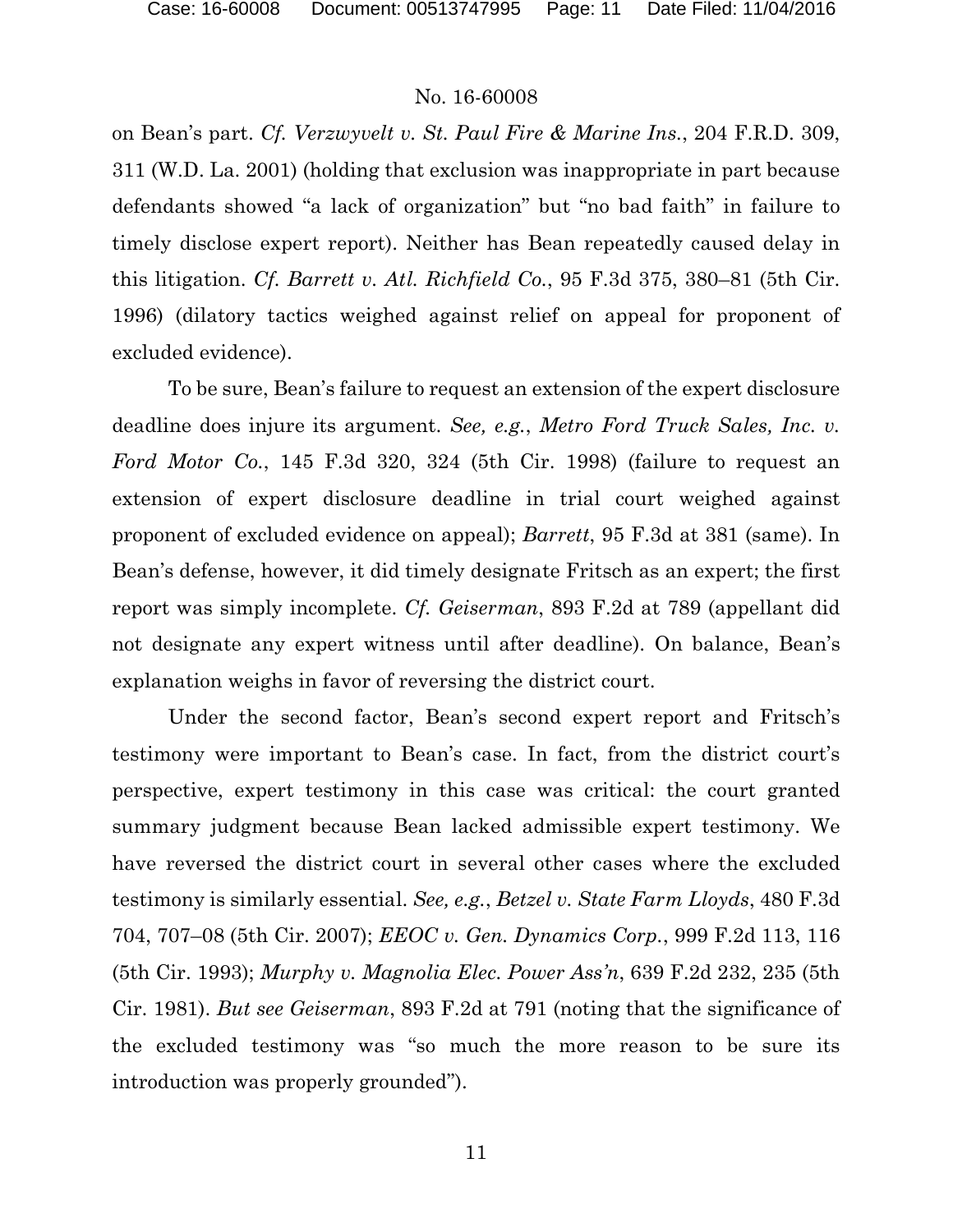This case differs from others where we upheld exclusion of a party's expert in part because that party could call other experts to testify on a particular issue. For example, in *Metro Ford Truck Sales*, we noted that only one of the appellant's expert witnesses was excluded, and the appellant in that case did not even claim that exclusion "impacted its summary judgment positions." 145 F.3d at 324 n.6. Likewise, in *1488, Inc. v. Philsec Investment Corp.*, 939 F.2d 1281 (5th Cir. 1991), we observed that "[e]nforcement of the district court's [scheduling] order did not leave the defendants without an expert witness on the issue of valuation." *Id.* at 1288. Here, by contrast, Fritsch was Bean's only expert who could testify about a defect, and his testimony was crucial to Bean's case. The importance of Fritsch's report and testimony weigh in favor of reversing the district court.

Under the third factor, admitting Bean's second expert report and allowing Fritsch to testify would prejudice SMC. Bean submitted this report near the end of the discovery period, leaving SMC little opportunity to examine and rebut Fritsch's new opinions. To properly rebut and re-depose Fritsch would cost substantial time and expense to SMC. On the other hand, Bean submitted its second expert report before the discovery deadline, and several months before trial was scheduled. This was not a case of one party ambushing the other with undisclosed expert opinions at trial. *Cf. Miksis v. Howard*, 106 F.3d 754, 760 (7th Cir. 1997) (striking expert disclosures submitted three days before trial). Nevertheless, the prejudice to SMC weighs against reversing the district court.

Under the fourth factor, a continuance would have sufficed to cure prejudice to SMC. This Court has repeatedly stated that "a continuance is the 'preferred means of dealing with a party's attempt to designate a witness out of time.'" *Campbell v. Keystone Aerial Surveys, Inc.*, 138 F.3d 996, 1001 (5th Cir. 1998) (quoting *Bradley v. United States*, 866 F.2d 120, 127 n.11 (5th Cir.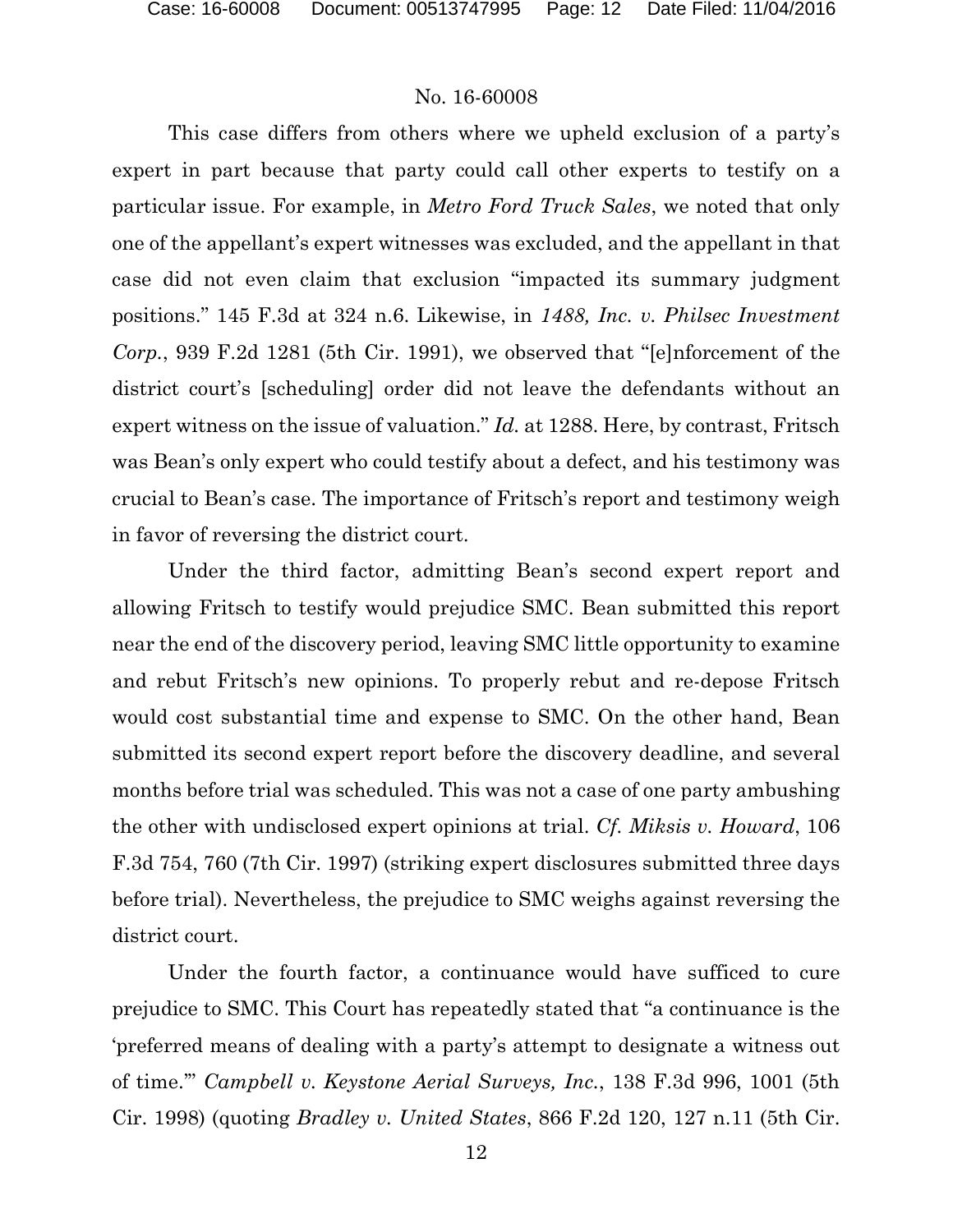1989)). SMC itself requested a continuance as an alternative to excluding Bean's second expert report. A continuance would allow SMC to produce a rebuttal report and re-depose Fritsch. The suitability of a continuance to cure prejudice to SMC weighs in favor of reversing the district court.

Notwithstanding the wide latitude we give district courts in deciding discovery matters, excluding Fritsch's second report and his testimony was not the appropriate sanction in this case. Bean's explanation for not submitting a complete expert report by the disclosure deadline is reasonable. Although Bean cannot explain why it did not move to extend the deadline, there is no indication of bad faith on Bean's part. The expert report and testimony were essential to Bean's case. And a continuance would cure much of the prejudice to SMC from Bean's late disclosure. On these facts, excluding critical expert testimony was disproportionately harsh for what amounts to failure to request an extension of the expert disclosure deadline. More appropriate sanctions include allowing SMC to re-depose and rebut Fritsch, and awarding SMC costs and attorneys' fees for this additional discovery.

#### **C. Summary Judgment**

The district court granted summary judgment against Bean after excluding Fritsch's expert reports and testimony. In fact, Bean's lack of admissible expert testimony was the ground on which the court granted summary judgment. Specifically, the court found that "the nature of Bean's claim against Suzuki . . . implicates scientific, technical, or other specialized knowledge, and that no reasonable trier of fact could find for Bean and Archer Western on their products liability claim against Suzuki in the absence of such expert testimony." Because we reverse the district court's exclusion of Fritsch's second expert report and testimony, we must also reverse the court's summary judgment against Bean. We need not address Bean's other arguments for reversal of summary judgment.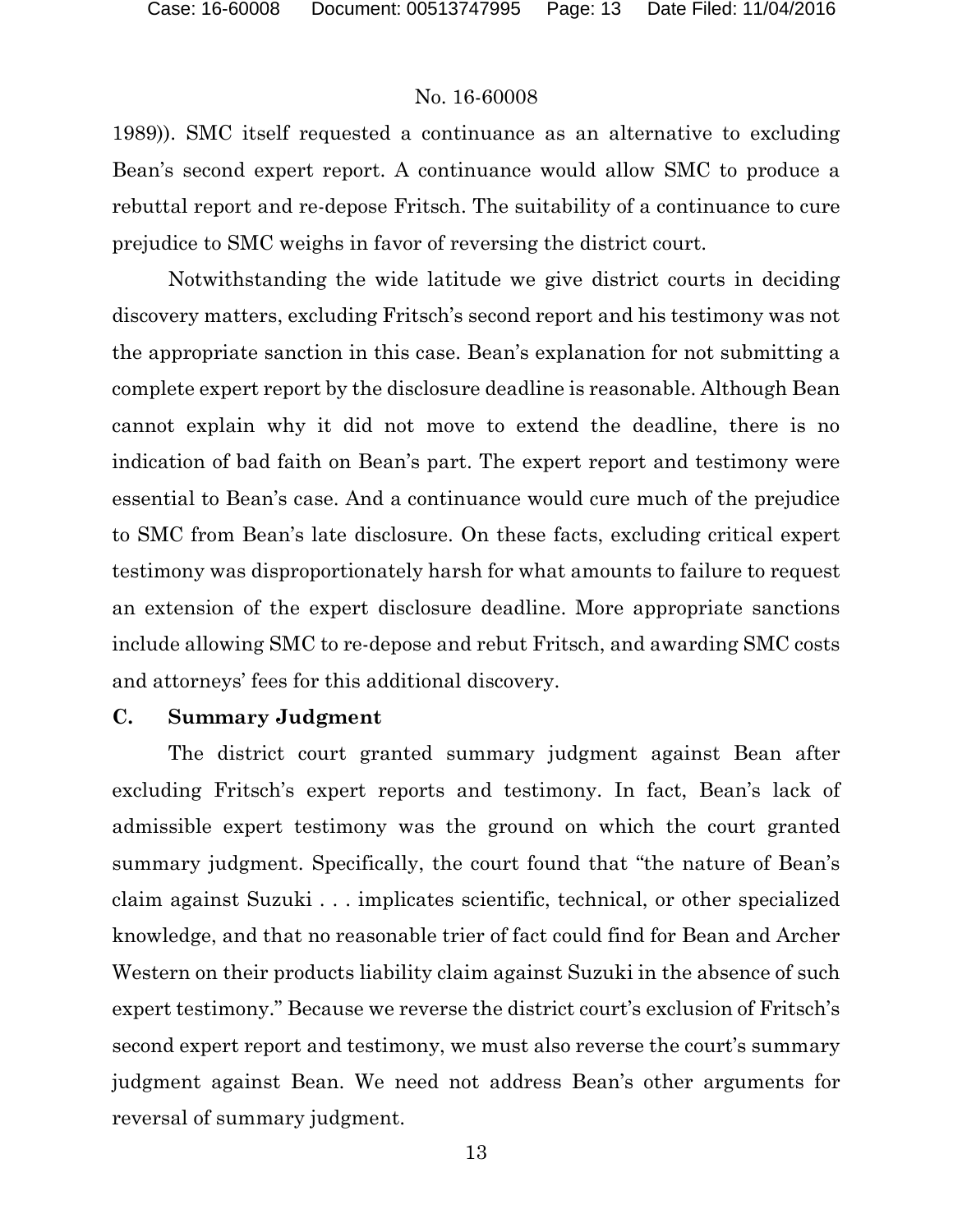# **D. Bean's Motion for Additional Testing of the Motor**

Finally, the district court denied Bean's "motion in limine" for additional testing of Barhanovich's motor. The district court understood Bean's request as a motion to reopen discovery. Bean filed this motion on November 5, 2015, at which time the motor was in the custody of the U.S. Coast Guard. The Coast Guard had taken control of Barhanovich's boat shortly after the accident. Bean argues that it repeatedly requested access to test the motor, which the Coast Guard repeatedly denied due to the parallel criminal investigation. That investigation ended on November 3, 2015, when judgment was entered following C.F. Bean, LLC's guilty plea. Judgment in a Criminal Case, *C.F. Bean, LLC* (No. 1:15-cr-71). Bean seeks to test the strength of the subject swivel bracket to help determine whether it suffered from a design or manufacturing defect.

Bean did not make this request until several months after the close of discovery, and only a few weeks before the trial was scheduled to begin. Although it may have been futile for Bean to make this request while the criminal investigation was ongoing, Bean could have requested a stay of its civil case instead. Under these circumstances, the district court did not abuse its discretion by denying Bean's eleventh-hour motion. *See, e.g.*, *Pustejovsky v. Pliva, Inc.*, 623 F.3d 271, 278 (5th Cir. 2010) (affirming district court's denial of request to re-depose a witness where the request was made after the court granted summary judgment). On remand, however, the district court should consider whether to reopen discovery for the limited purpose of allowing (1) SMC to rebut and re-depose Fritsch and (2) Bean to test the motor. The district court should also consider awarding costs and attorneys' fees to SMC for its additional discovery.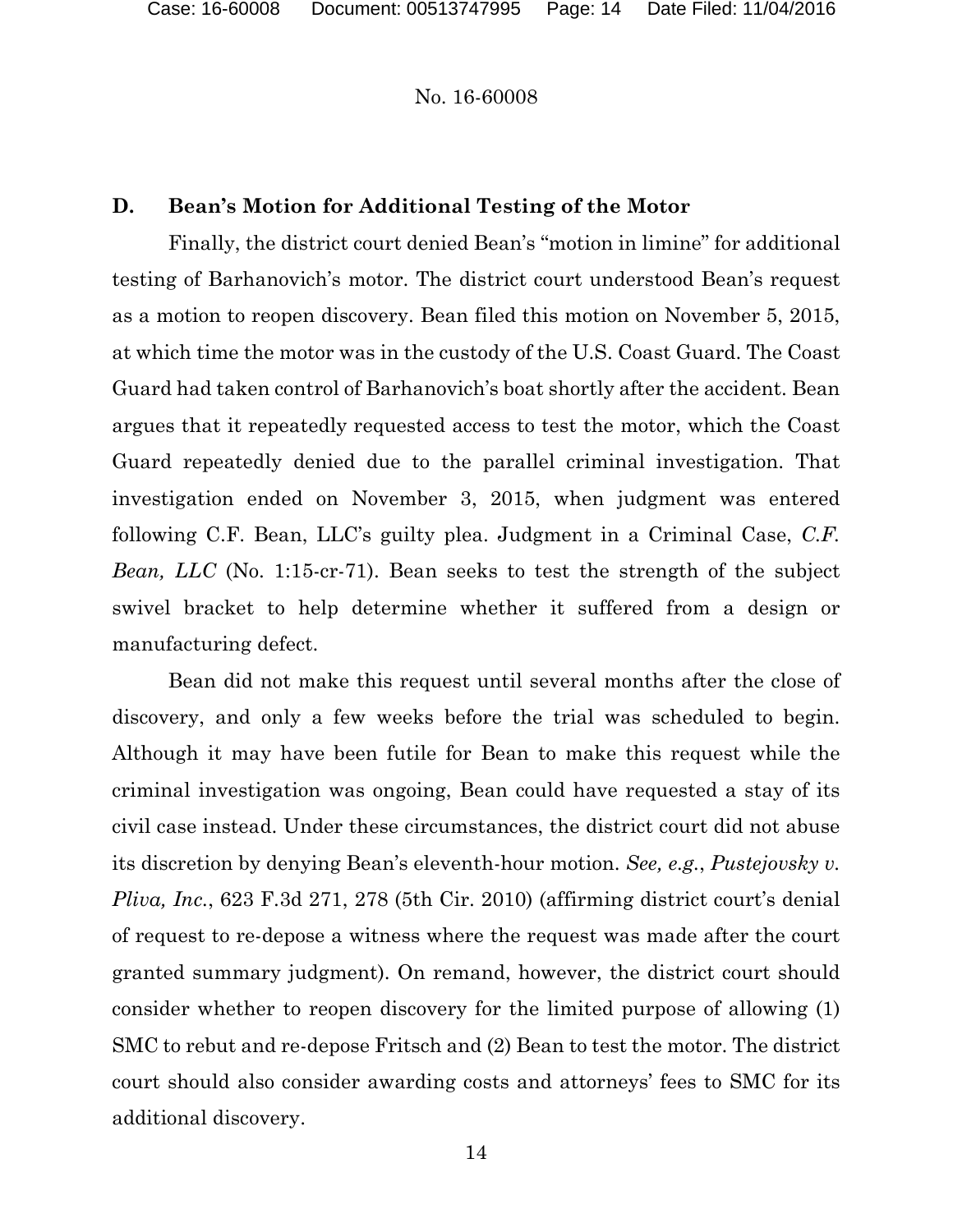# **IV. CONCLUSION**

For the foregoing reasons, we AFFIRM in part, REVERSE in part, and REMAND for further proceedings.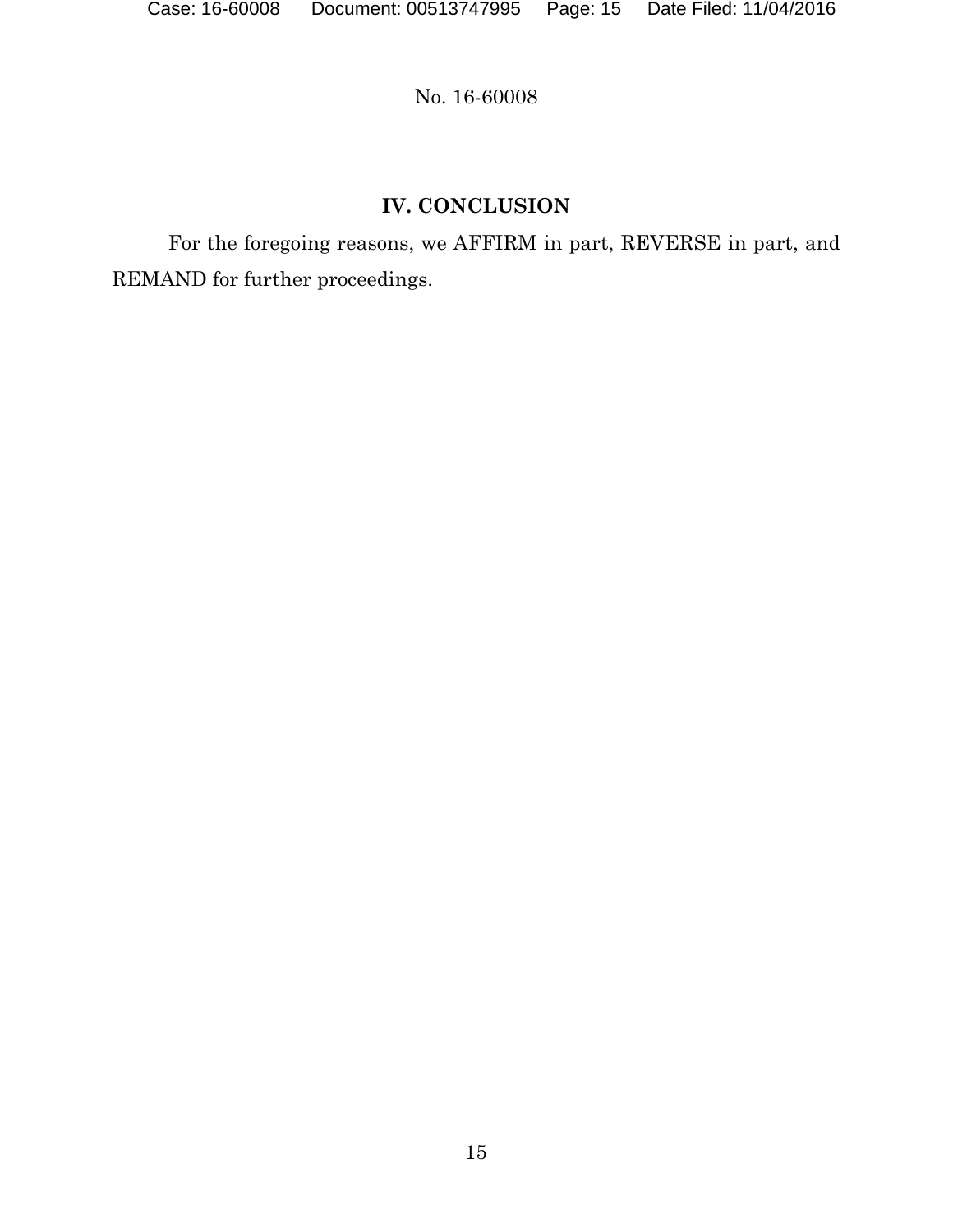JONES, Circuit Judge, dissenting:

I respectfully dissent from the panel majority's holding (and only this holding) that the district court abused its discretion by excluding Bean's untimely second expert report. The panel majority states the correct legal standards but, in my opinion, misapplies them to the case at hand. The upshot of the majority's reasoning is to revise and extend the district court's already generous pretrial discovery order.

Placing the court's exclusion order in the litigation timeline is critical. On September 16, 2012, Mark Barhanovich died after his boat struck a dredge pipe operated by Bean and the boat's Suzuki motor catapulted into the boat and hit him. Six months later, Bean filed a limitation-of-liability action, and Barhanovich's estate sued Bean. After consolidating the cases, the district court granted Bean leave on April 23, 2014, to file a third-party complaint against Suzuki Motor Corporation (SMC). Later in 2014, Bean filed an amended third-party complaint against SMC. Bean's complaint demanded indemnification from SMC based on a theory of products liability. On January 2, 2015, SMC filed its answer.

The case was initially set for trial in August 2015, but the district court granted the parties' requests for extension of discovery-related deadlines six different times, which delayed both the general discovery deadline and the trial date. The court entered its initial case management order on October 16, 2013, scheduling the case for trial on August 3, 2015. On the parties' requests, it then amended the order on July 17, 2014; August 25, 2014; December 11, 2014; February 4, 2015; March 18, 2015; and July 10, 2015—each time extending discovery-related deadlines. As a result, the overall discovery deadline was August 1, 2015, and the trial was set to occur during a three-week term of court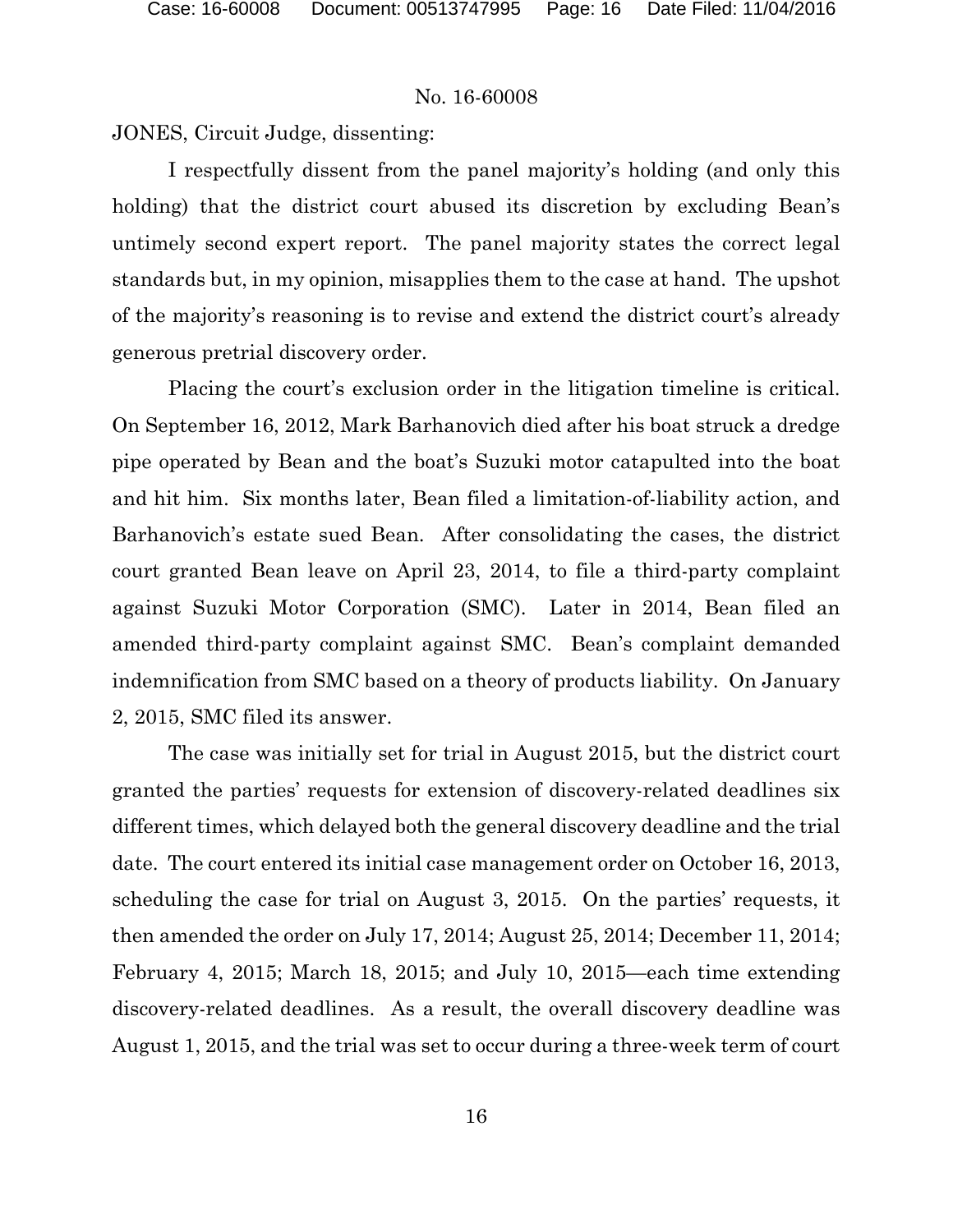beginning November 30, 2015. Bean did not settle with the Barhanovich family until September 2015.

In the meantime, Bean needed experts to prove up its products-liability claims against SMC. After the district court granted the parties' requests for extensions of the expert-designation deadlines, Bean's initial expertdesignation deadline was October 20, 2014, and its rebuttal expert-designation deadline was December 5, 2014. Bean timely designated Edward Fritsch as its expert; his report largely took to task Barhanovich for piloting his boat at an excessive speed. As the panel majority note, Fritsch's initial report "was far from 'full and complete'" and "did not even mention whether the motor suffered from any kind of defect"—the core of a products-liability case. Despite the inadequacy of Fritsch's initial report, and despite the district court's demonstrated willingness to extend expert-designation deadlines, Bean sought no extension of the October and December deadlines.

Then, between July 15 and 30, 2015—two and a half years after Bean initiated this suit, nine months after Bean's expert-designation deadlines passed, and mere days before the August 1 discovery deadline—Bean made its move. On July 30, Bean filed a second report by Fritsch dated July 15 in opposition to SMC's motion for summary judgment. As the panel majority agree, Fritsch's second report contained "largely new" opinions that "clearly relate to Bean's negligence, failure to warn, and design defect theories." The district court struck this report because it was not filed by Bean's expertdesignation deadlines, "and despite seeking and receiving numerous extensions of other deadlines in this case, Bean has never requested an extension of the deadline for submission of rebuttal experts." The district court emphasized that "Bean was well aware of the nature of its claims against Suzuki long before these deadlines expired," and yet, "Bean has proffered no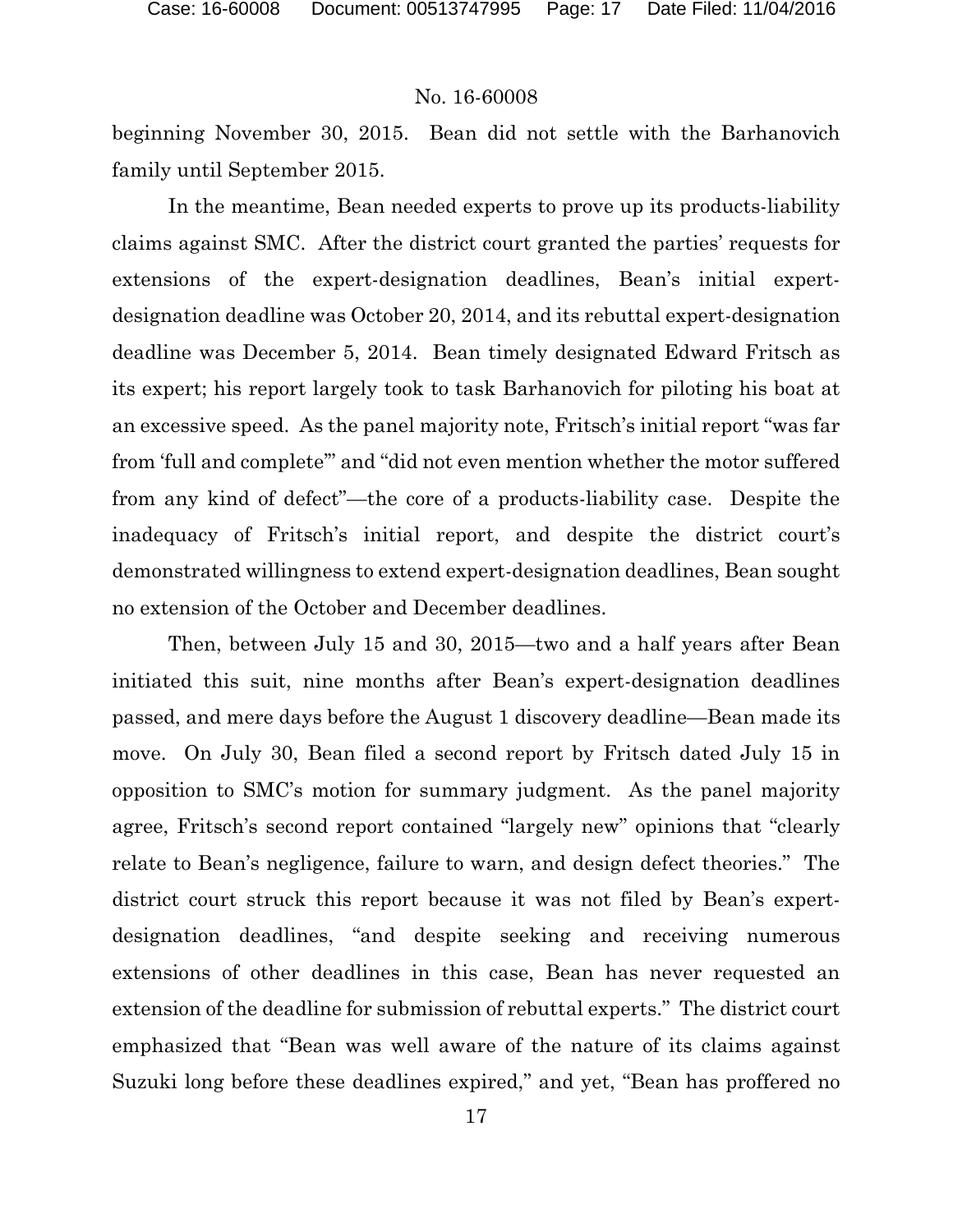good explanation for why it failed to timely request that its expert disclosure deadline be continued, or that the deadline for submitting rebuttal experts be extended." In light of Bean's failure to explain its errors, the district court declined to permit Bean's "ambush" of SMC and struck the report.

The question presented here is whether the district court's exclusion of Fritsch's untimely second report was "a clear abuse of discretion." *Geiserman v. MacDonald*, 893 F.2d 787, 790 (5th Cir. 1990). The answer to this question turns in large part on Bean's explanation for its failure timely to disclose Fritsch's second report. *See id.* at 791. In my view, neither Bean's proffered explanation nor the record can support the holding that the district court clearly abused its discretion.

Bean's sole excuse for its untimely submission is a red herring. Bean asserts that it did not obtain the discovery documents that undergird Fritsch's second report until several months after the expert-designation deadlines passed, and without those documents, it was impossible to offer an expert report concerning the Suzuki motor. That conclusion does not follow from Bean's premise. At most, its premise shows only that at the time of its initial deadlines, Bean could not offer Fritsch's second report. The documents' initial unavailability, however, says nothing about Bean's subsequent delay in disclosing a report based on later-acquired documents or Bean's failure to request deadline extensions. Bean thus ignores the central issue in this case, which is whether the district court abused its discretion by excluding Fritsch's second report, not at the time of Bean's initial expert-designation deadlines but instead after a subsequent nine-month delay.

On this question, three reasons can be elicited from the record in support of the district court's discretionary decision to exclude the second report. To begin, even viewed in its most favorable light, Bean's argument concerning the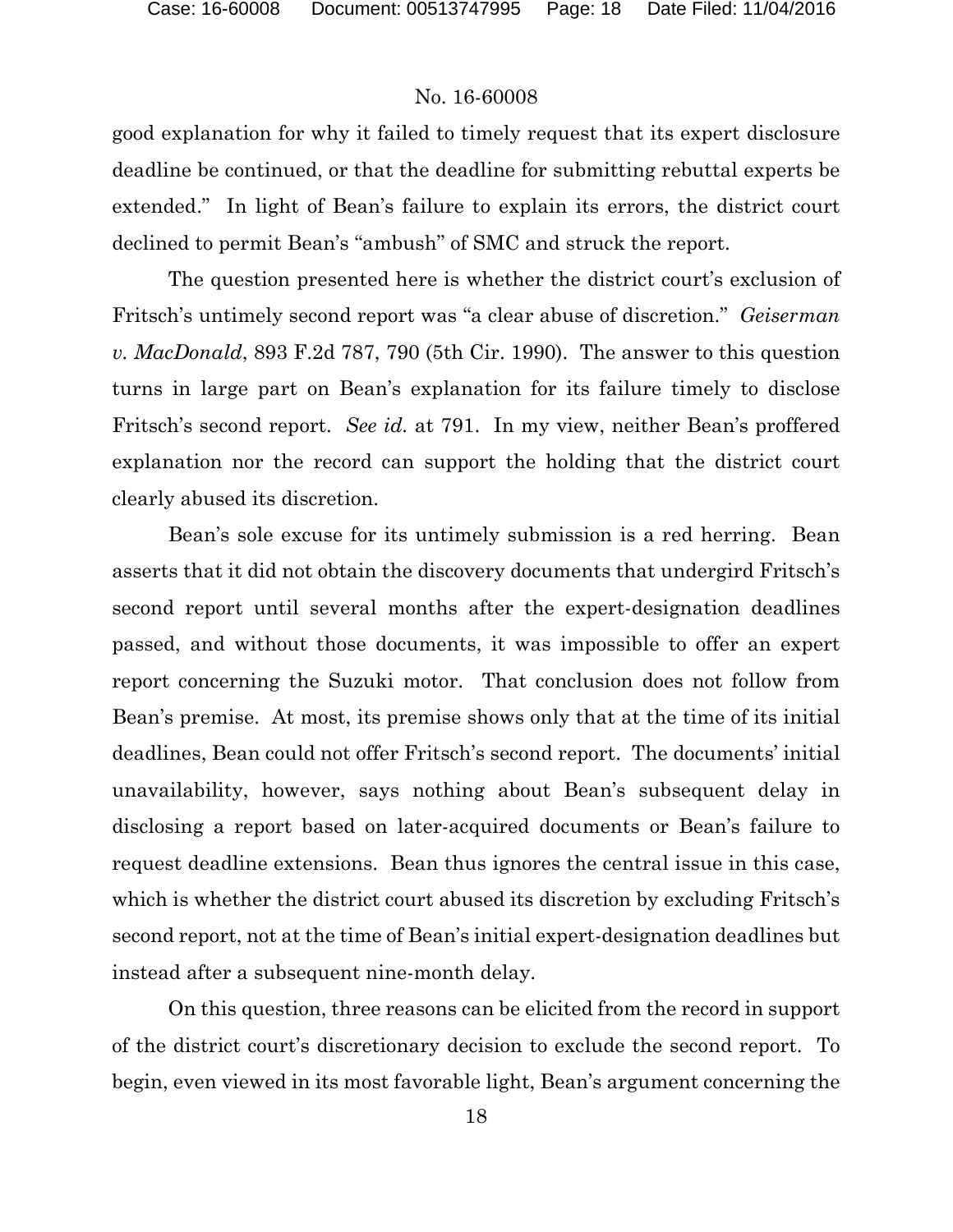unavailability of SMC's documents seems disingenuous. Bean had obtained the SMC documents on which Fritsch's second report was based nearly four months before it produced the report to SMC and the court. Bean's opening brief admits that "Suzuki . . . provide[d] full responses [to Bean's discovery requests] . . . [on] April 6, 2015." Bean did not file Fritsch's second report until July 30, 2015. The four-month time gap speaks for itself.

Moreover, the relationship between the documents disclosed on April 6 and the report filed on July 30 is unmistakable. Fritsch's report emphasizes that "[t]he principal purpose of this report is to comment on the Suzuki documents that have been produced in the discovery process since October 2014." He compared his current analysis to his analysis "[p]rior to Suzuki's production of its design and test documents." Fritsch highlighted at least six documents that he found particularly important to his analysis:

- Limited Warranty for 2001 and Later Four Stroke Models, which "specifically lists striking submerged objects as one of the situations not covered by the warranty."
- Test Standard for Running on Driftwood, which "describes a test protocol by which a Suzuki motor, mounted on a test boat, is subjected to an impact with a moored, floating wooden log of a specified standard length and diameter."
- Test report SES T 8561, which "describes a series of driftwood tests conducted on the DF225/250 outboard motor during the period from July 1 to August 1, 2003."
- A "technical reporting memo," which "indicates that the shock blow setting was  $515.4 \text{ kgf/cm}^2$  (7,330 psi)."
- Engineering Change Notice 93J-069, which Fritsch described as "[a] document of significant utility."
- Engineering Change Notice 93J-0668, which Fritsch described as "[a]nother document of interest" and "notable."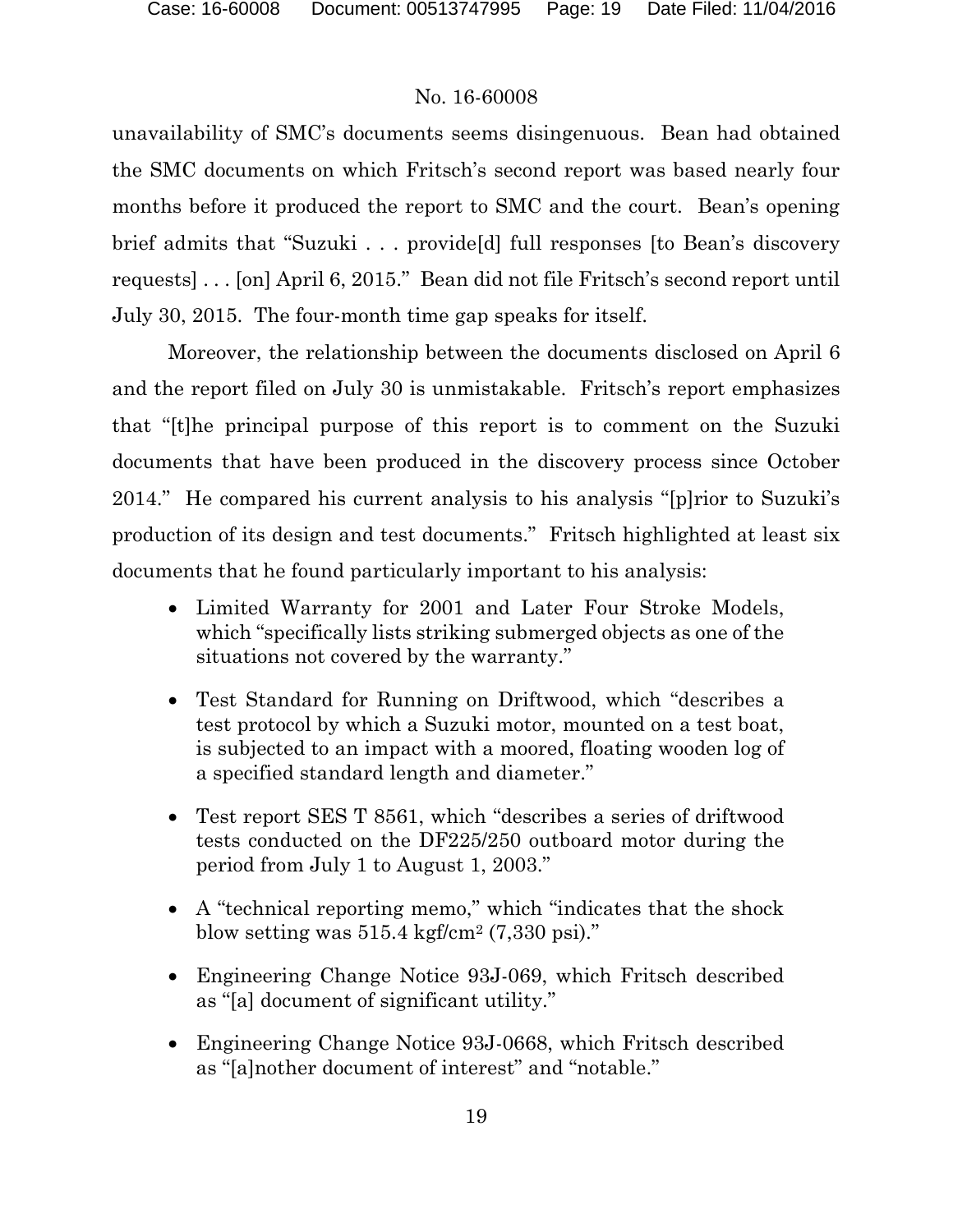Finally, after surveying the documents, the report transitions to a heading entitled "Calculations Using Information from Suzuki's Documents." That section emphasizes the importance of these documents:

The documents produced by Suzuki provide a wealth of dimensional information on the DF225 motor as well as data on the performance of that motor in the driftwood impact tests conducted by Suzuki in 2003. That dimensional information and test data have provided me with inputs for a variety of calculations that are relevant to quantify general performance characteristics of the middle unit of the DF225 motor and the probable behavior of that unit in the subject accident. On the pages to follow, a series of seven figures (Figures 6 through 12) are presented to summarize the results of those calculations.

In short, Fritsch's second report was based on documents that Bean acquired nearly four months before it filed Fritsch's report with the district court.

It is thus hard to take seriously Bean's argument that it could not disclose a report without the necessary supporting documents, when even after receiving the crucial documents, Bean waited nearly four months, up to the eve of the close of discovery, to file the report with the court.

Second, Bean never sought to extend its expert-designation deadlines and, as the panel majority concede, Bean "presents no answer to [the] question" why it failed to do so. Bean's failure to request deadline extensions is curious; Bean clearly knew before the expiration of the deadlines that Fritsch's initial expert report did not tackle defects in the Suzuki motor or mounting. If for no other reason, Bean knew this because about a month before Bean's deadline for identifying a rebuttal expert, SMC's expert's report stated: "I find no engineering opinions in Fritsch's report which are critical of the design or construction of the Suzuki outboard motor." In light of Bean's obvious failure initially to produce expert evidence against SMC, the district court explained that "Bean has proffered no good explanation for why it failed to timely request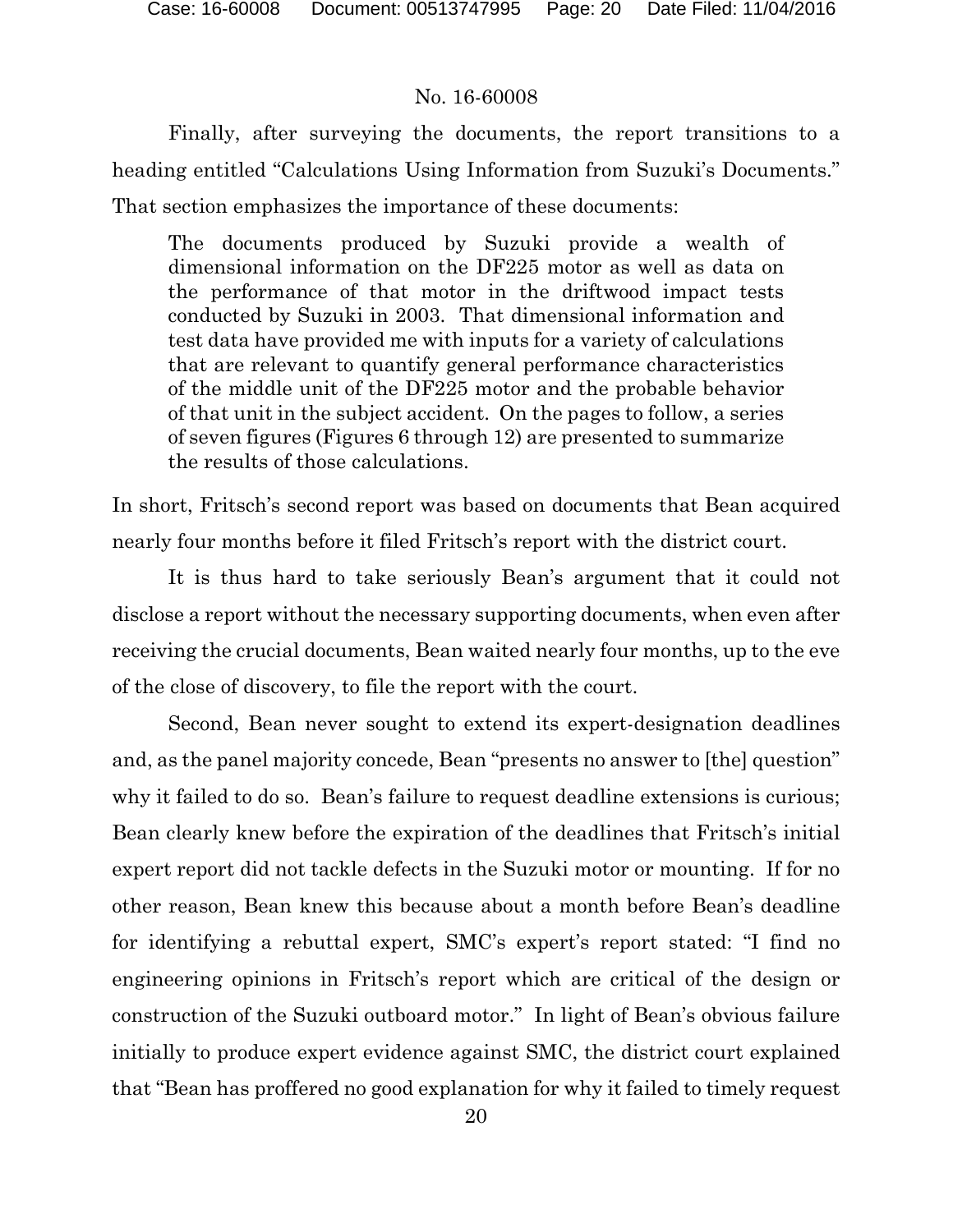that its expert disclosure deadline be continued, or that the deadline for submitting rebuttal experts be extended."Even in its briefing to this court, Bean provides no such explanation. Its failure to do so surely does not weigh in favor of finding that the district court clearly abused its discretion.

And third, that the district court had accommodated the parties and granted numerous extensions of discovery deadlines makes an abuse-ofdiscretion finding all the more unsupportable. This court treats as paramount "a trial court's need to control its docket." *Hamburger v. State Farm Mut. Auto. Ins.*, 361 F.3d 875, 884 (5th Cir. 2004). Indeed, "[a]dherence to . . . scheduling orders [is] critical in maintaining the integrity of judicial proceedings," and "we are loath to interfere with the court's enforcement of that order" where the court has not abused its discretion. *1488, Inc. v. Philsec Inv. Corp.*, 939 F.2d 1281, 1289 (5th Cir. 1991). This case should be no exception. As the district court recounted, it had granted at least six prior motions to extend various deadlines, and it had been "liberal in granting the parties' prior requests for extensions of deadlines." Under these circumstances, we should hardly fault the district court for putting its foot down "less than one month before trial" and "declin[ing] to again amend the Case Management Order and reopen expert testimony." The district court made a quintessential discretionary decision to control its docket to which this court must defer.

In light of Bean's flimsy excuse and a holistic review of the record, I cannot agree that "Bean's explanation weighs in favor of reversing the district court." Bean's proffered explanation goes only to the state of affairs at the time its disclosure deadlines passed, but it does not explain Bean's failure to seek deadline extensions and otherwise timely disclose Fritsch's second report. A district court that has accommodated litigants at every turn and declines to do so at the eleventh hour when a litigant has not sought a similar accommodation